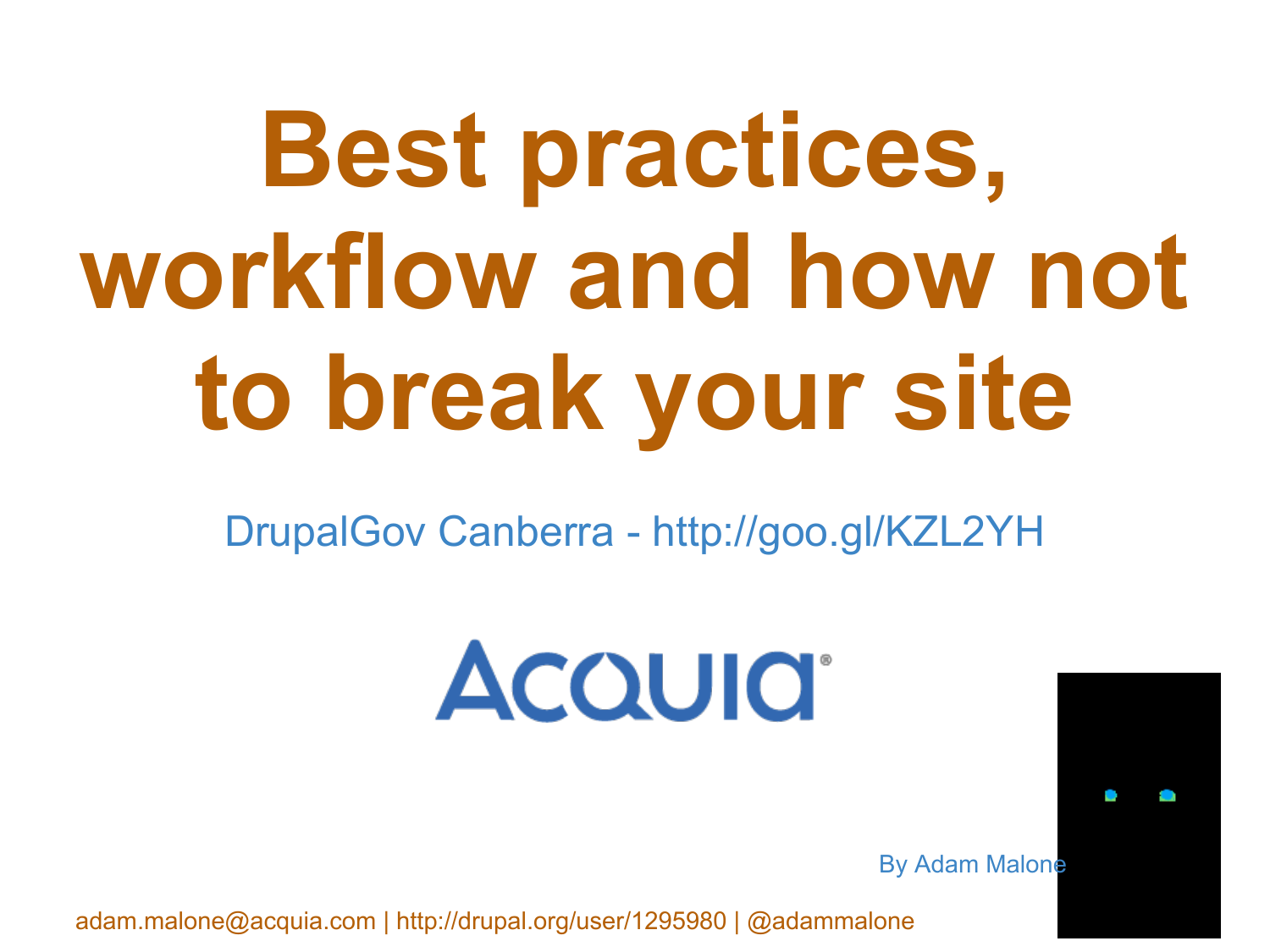# **var\_dump(\$me);**

- Adam Malone / typhonius
- Client Advisory Acquia APJ
- Created my first HTML site: 2009
- SSH'd into my first server: 2010
- Found out about Drupal: May 2011
- First core commit: Aug 2012 (Issue #304540)

**ACQUIO**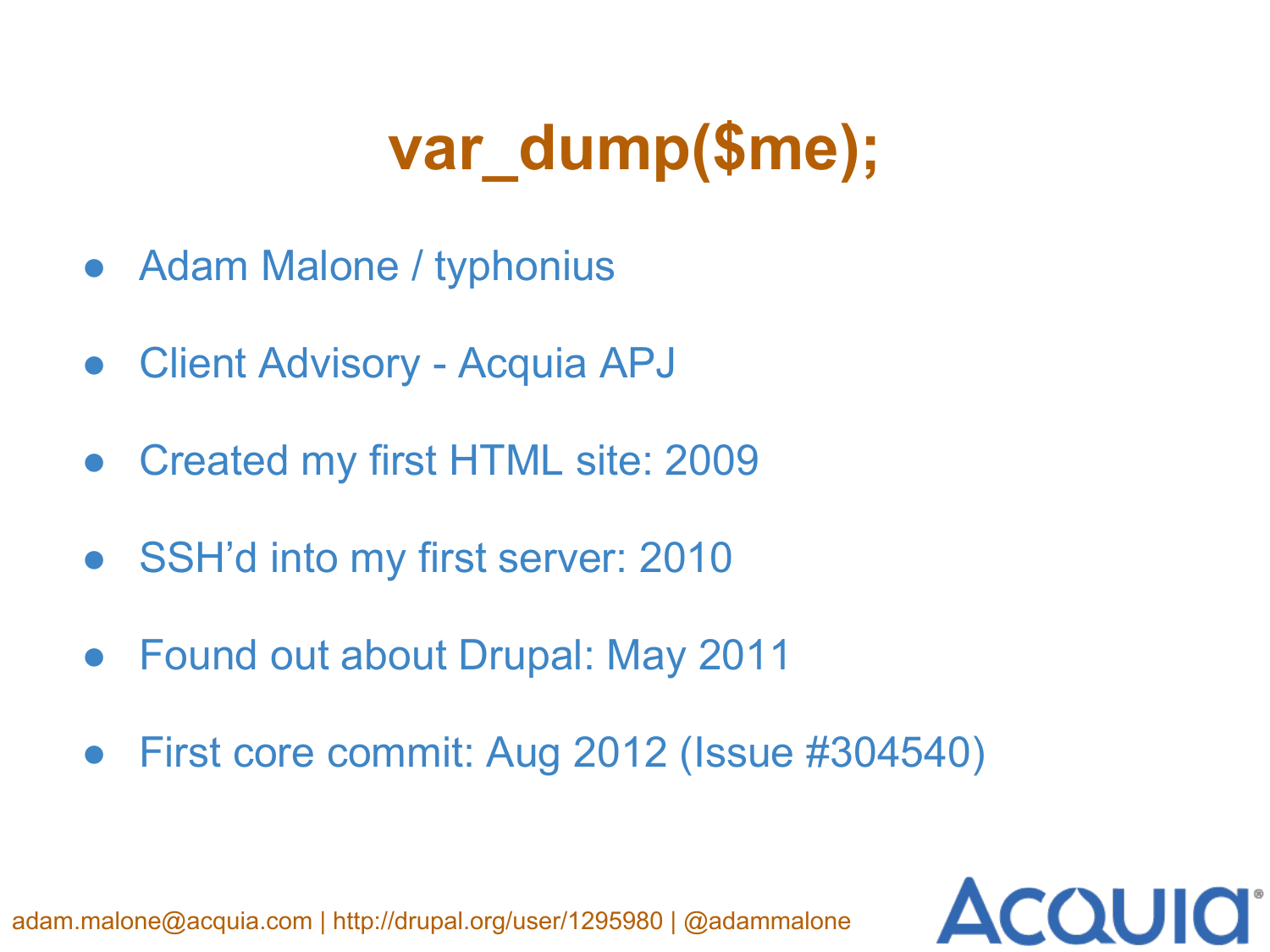#### **Acquia**

- Drupal as a Service
- Infrastructure, Support, Workflow
- Hosted on scalable managed AWS instances
- *● Overall a pretty rad company*

**ACQUIO**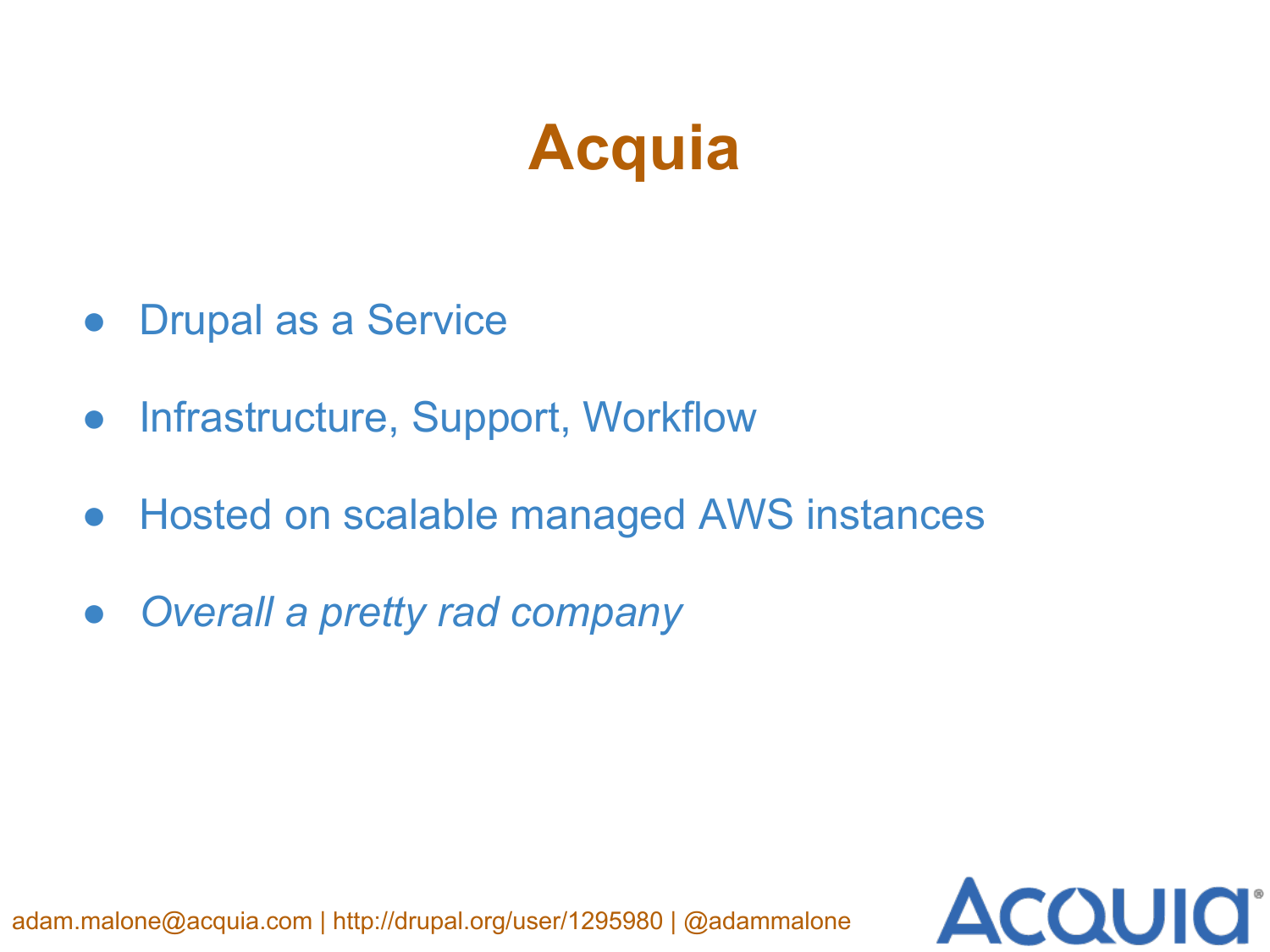# **var\_dump(\$this\_talk);**

**ACQUIO** 

- Drupal best practices
- Development workflow
- How not to break Drupal
- **Questions**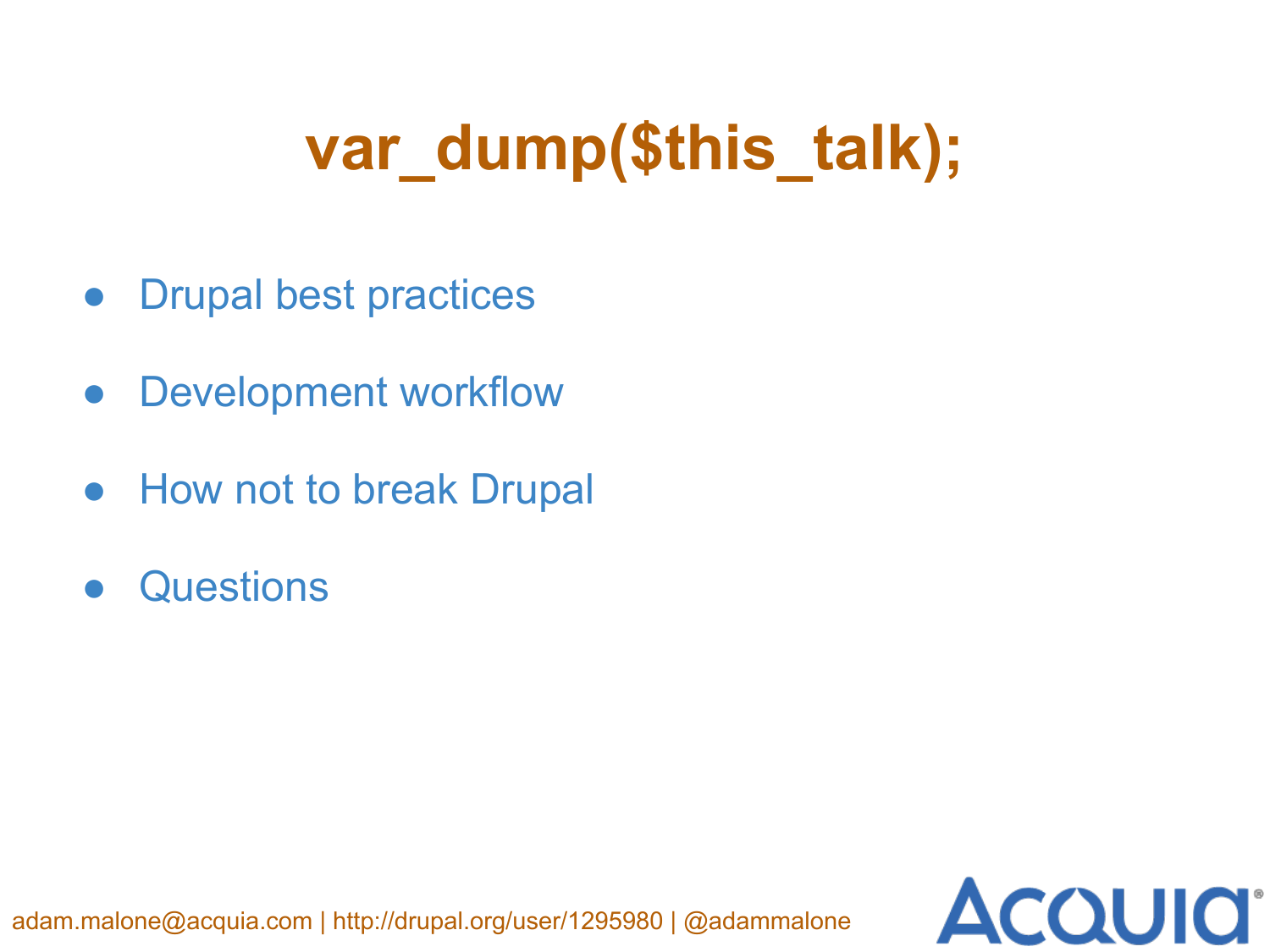#### **Drupal best practices**





**ACQUICI®**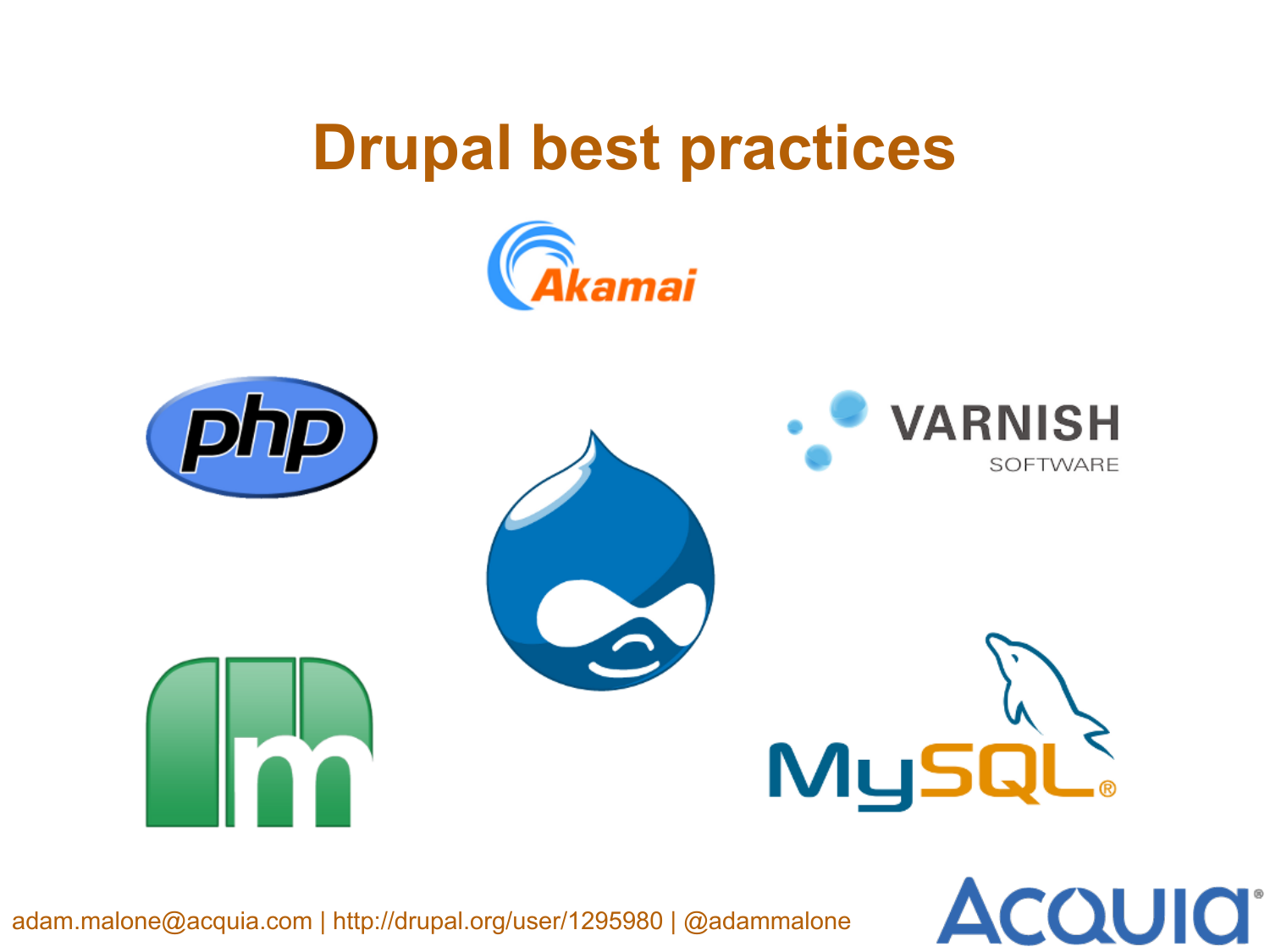# **Drupal best practices**

- Module choice ○ Contrib / Custom
- Writing custom modules
	- Performance
	- Security
	- Coding standards
- Features
- Don't code/test on prod
- Learn *The Drupal Way*

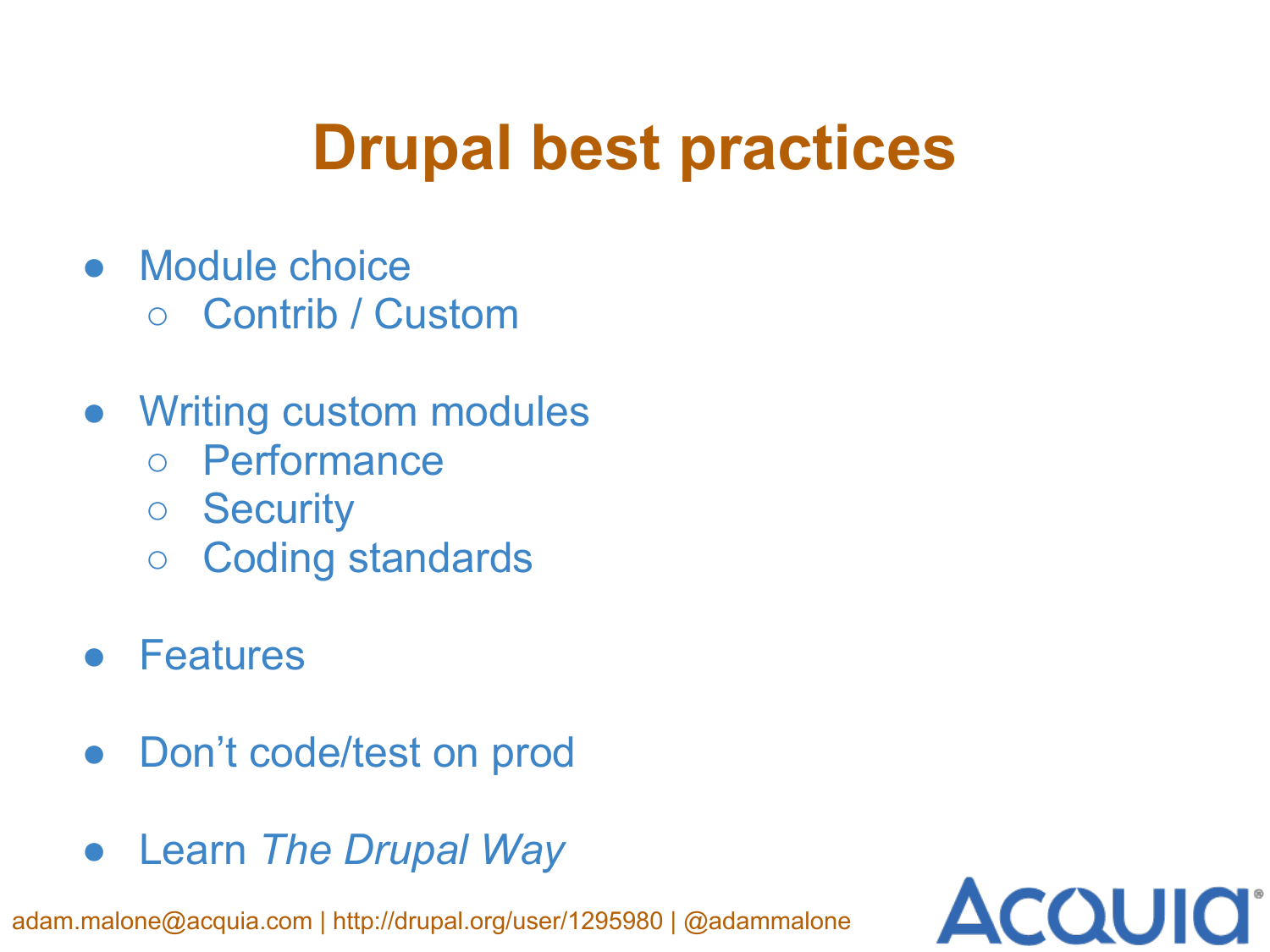# **The Drupal Way™**

**COUIO** 

- Try not to write in PHP, write in Drupal
- The Drupal API
	- modules
	- hooks
	- alters
	- \$conf
	- **DBTNG**

#### ● Never hack Core (*almost never*)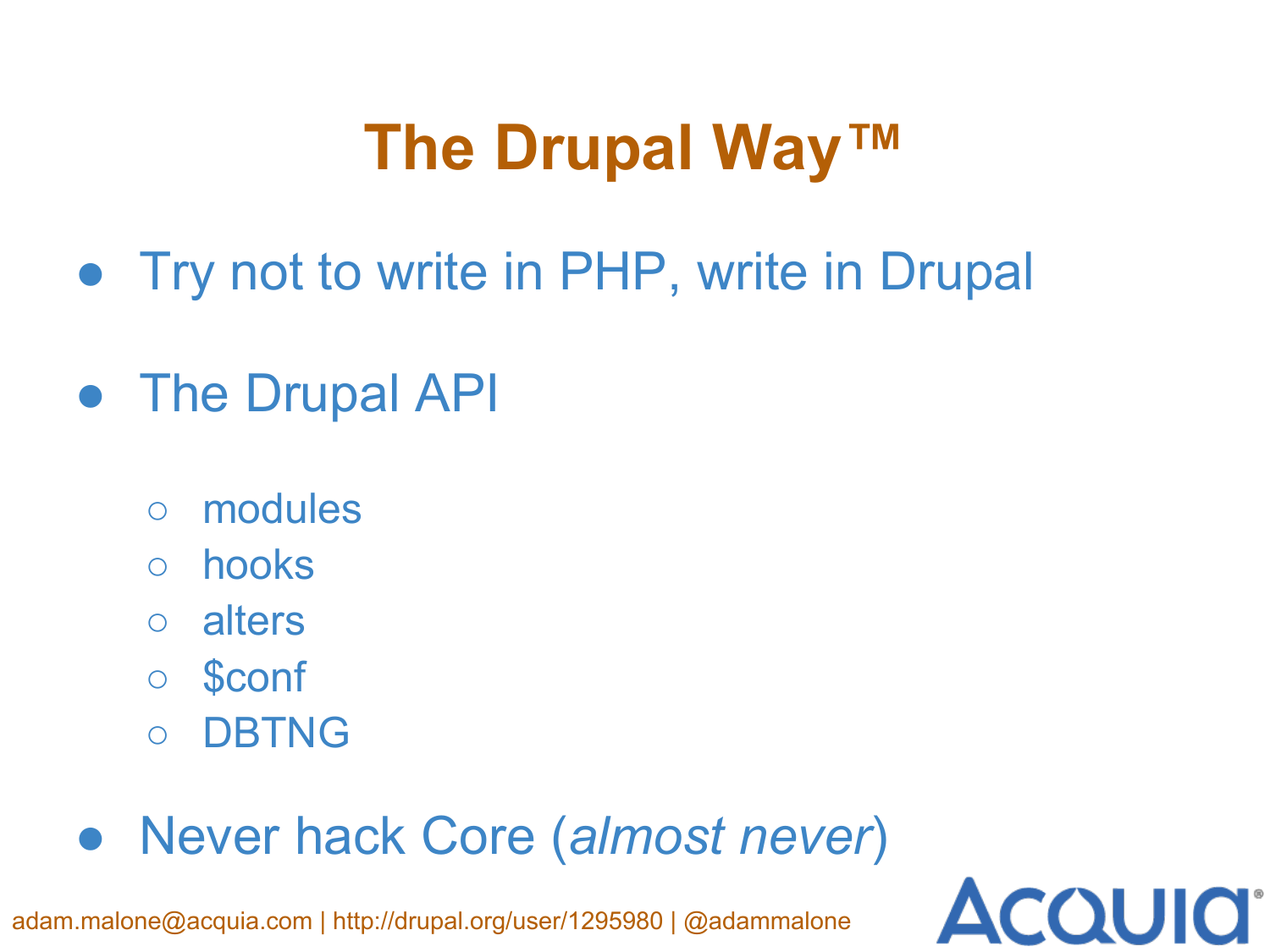## **Development workflow: Tools**

**ACQUIO** 

- **Drush** 
	- Aliases
	- Local
	- Remote

- **VCS** 
	- git
	- svn
	- revisioning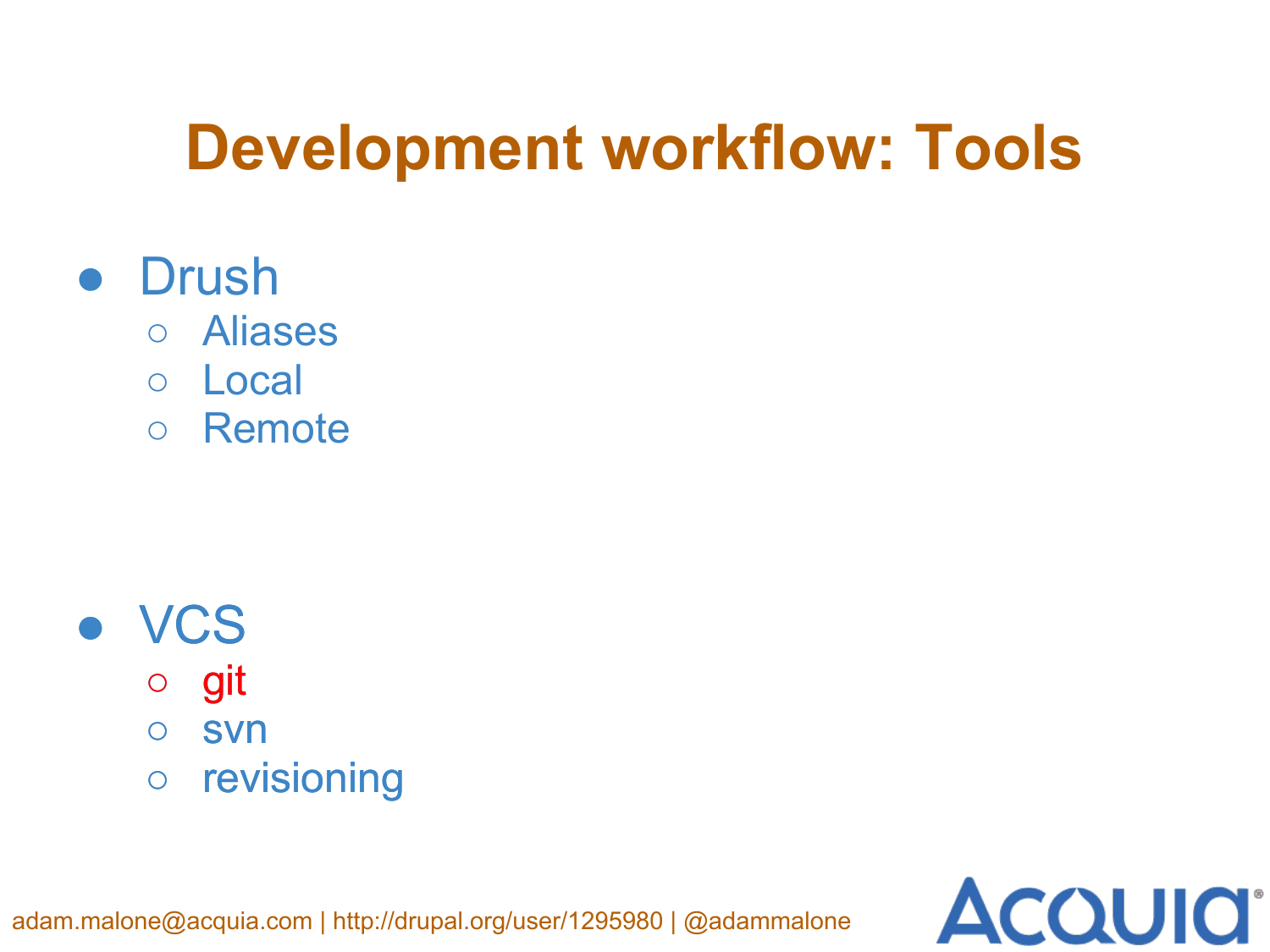### **Development workflow: Drush**

**<?php**

```
$adam = array(
   'remote-host' => 'adammalone.net',
   'root' =>
'/var/www/html/adammalone/docroot',
   'uri' => 'adammalone.net',
   'strict' => 0,
   'path-aliases' => array(
     '%dump-dir' => '/home/adammalone/drush-
dumps/adammalone.net',
   ),
);
$aliases['adam.prod'] = $adam;
$aliases['adam.stg'] = $adam + array(
   'remote-host' => 'dev.adammalone.net',
);
$aliases['adam.local'] = $adam + array(
   'remote-host' => '',
   'root' => '/Users/adam.
malone/sites/adammalone/docroot',
);
```
 $\sim$ /.drush

- drushrc.php
- aliases.drushrc.php

**ACQUID** 

○ drush.ini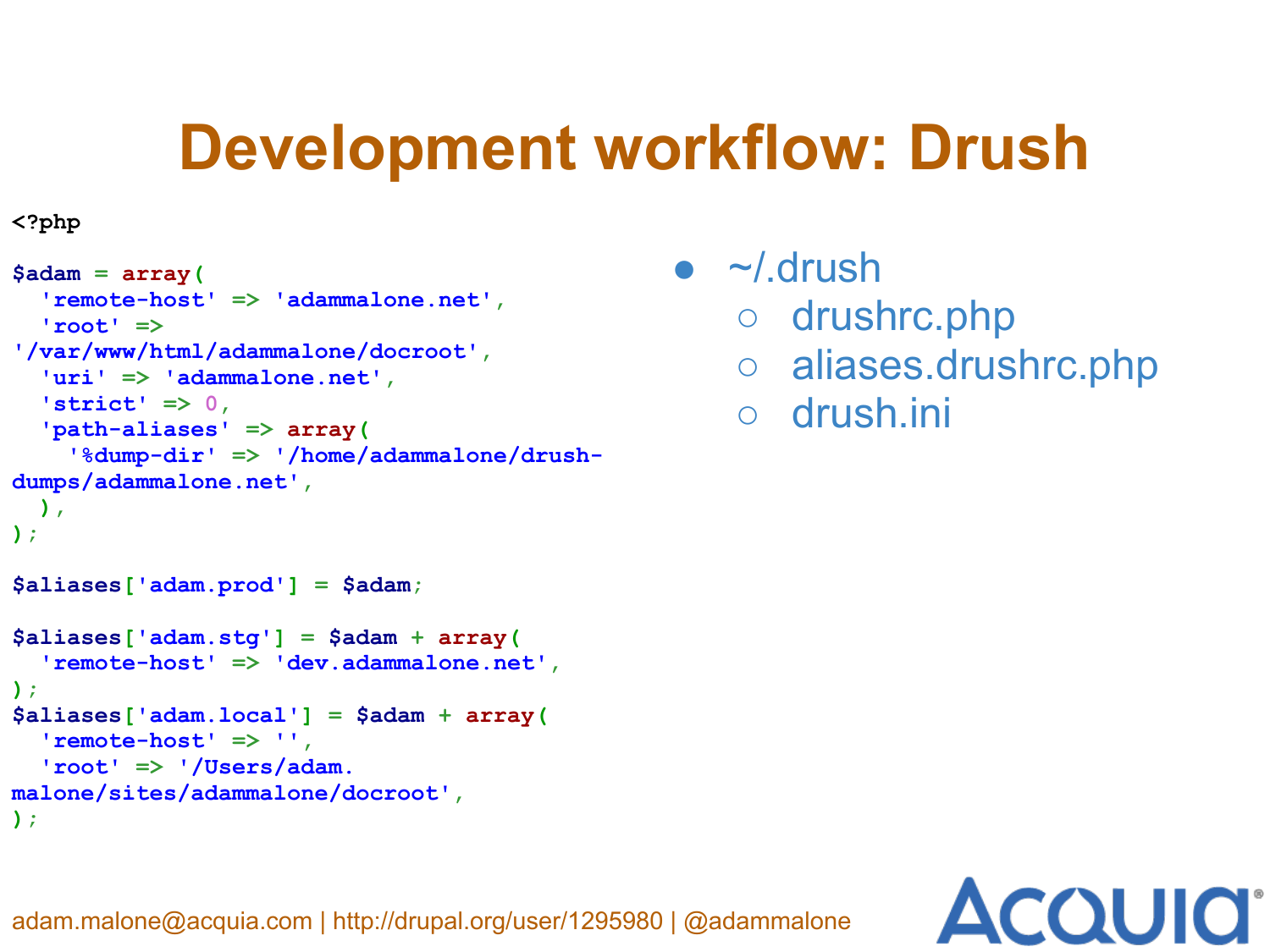### **Development workflow: Resources**

| 春天<br>$\mathbf{Dev}$ visit $\mathbf{C}$<br>Online | Stage visit &<br>☆←<br>Online                  | <b>Prod</b> visit $\mathbb{Z}$<br>÷\$<br><b>Online, Production Mode</b> |
|---------------------------------------------------|------------------------------------------------|-------------------------------------------------------------------------|
| Code: Live development<br>Learn more              | Code:<br>∯<br>tags/2013-07-30<br>$\Rightarrow$ | Code:<br>⊕<br>tags/2013-07-02<br>$\ddot{•}$                             |
| $\div$ Files                                      | $+$ Files                                      | $\div$ Files                                                            |
| $+$ DB: eeamalone                                 | $\pm$ DB: eeamalone                            | $\pm$ DB: eeamalone                                                     |
|                                                   |                                                |                                                                         |

**AcQUICI**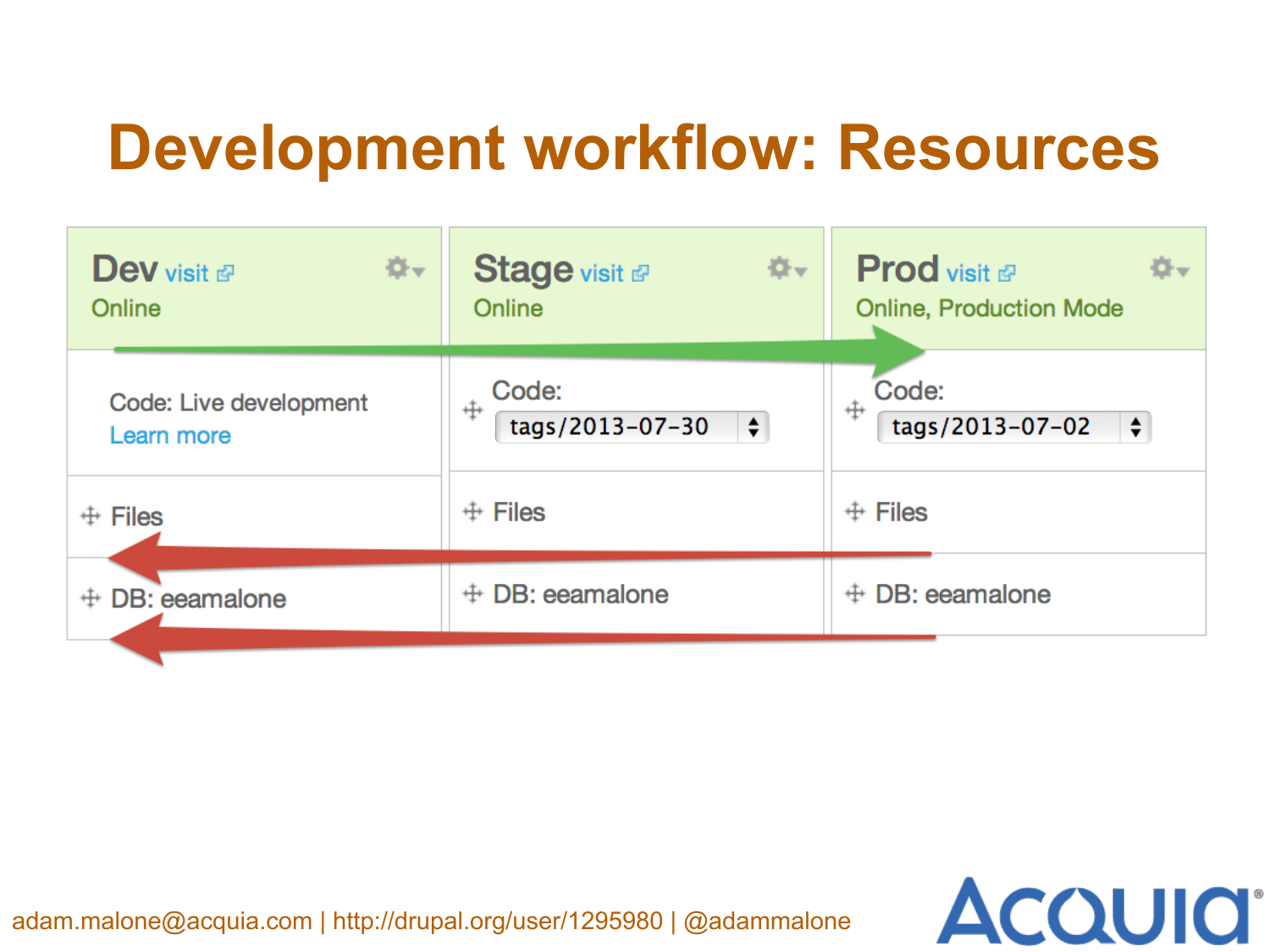#### **Wish me luck**

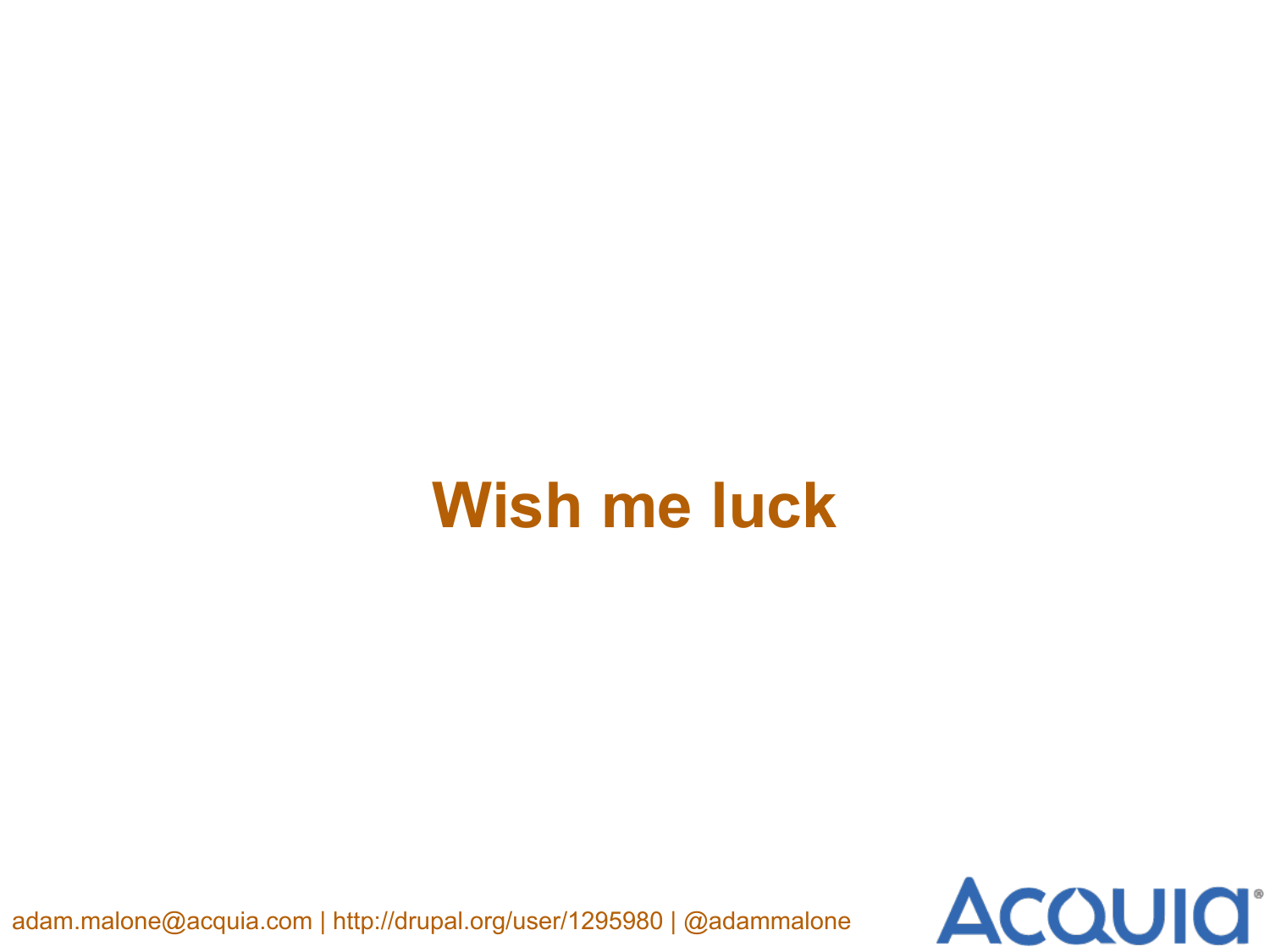#### **Development workflow: git**

- no revisioning
- **● centralised**
- **● feature branch**
- gitflow
- forking



**ACQUICI**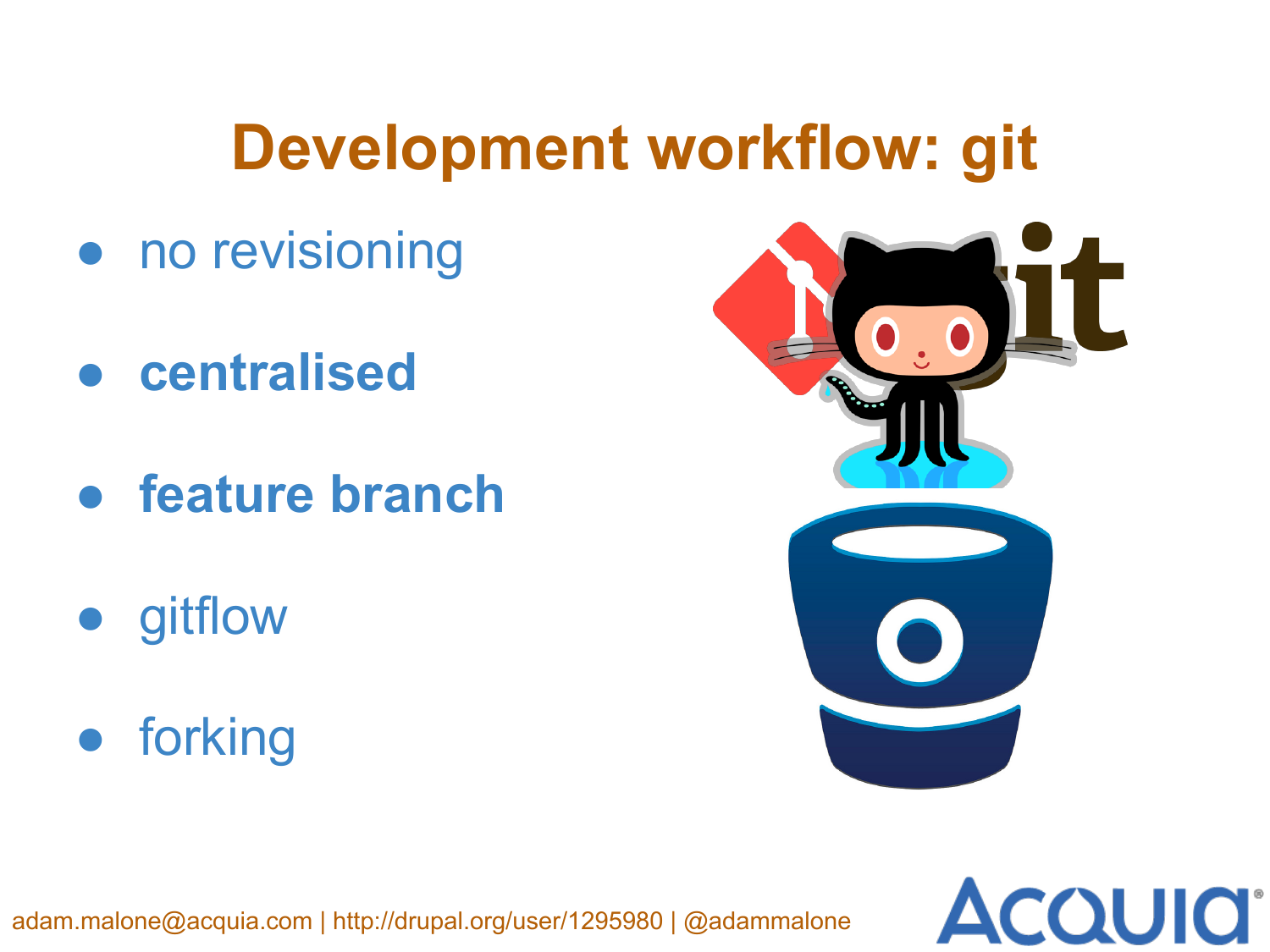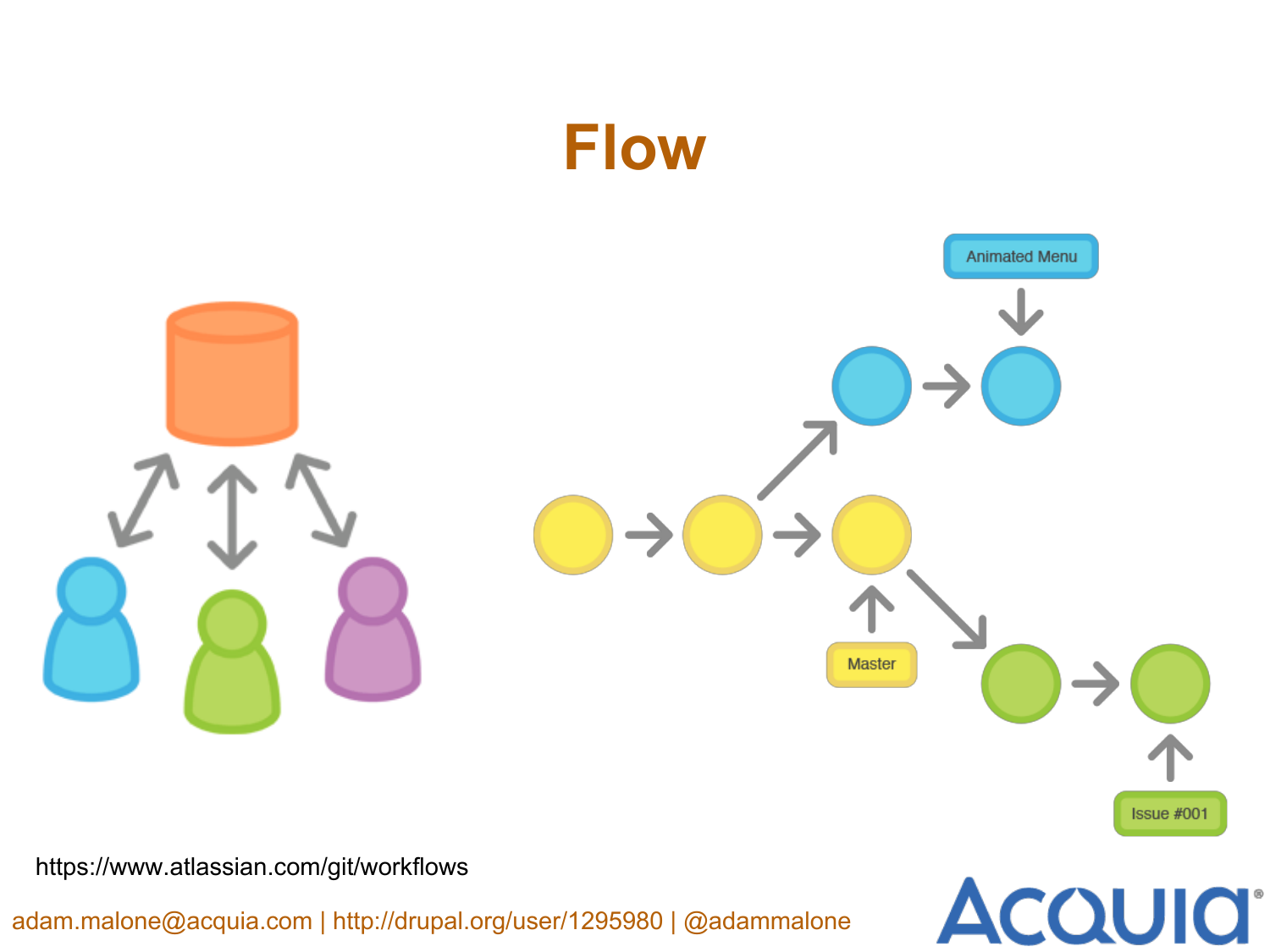#### **How to break Drupal**

**Exhausting server resources** 

#### **Bad code**

- mistakes/errors
- bad judgement
- "Accidents"
	- Not deploying tags
	- Clearing caches
	- The unforeseen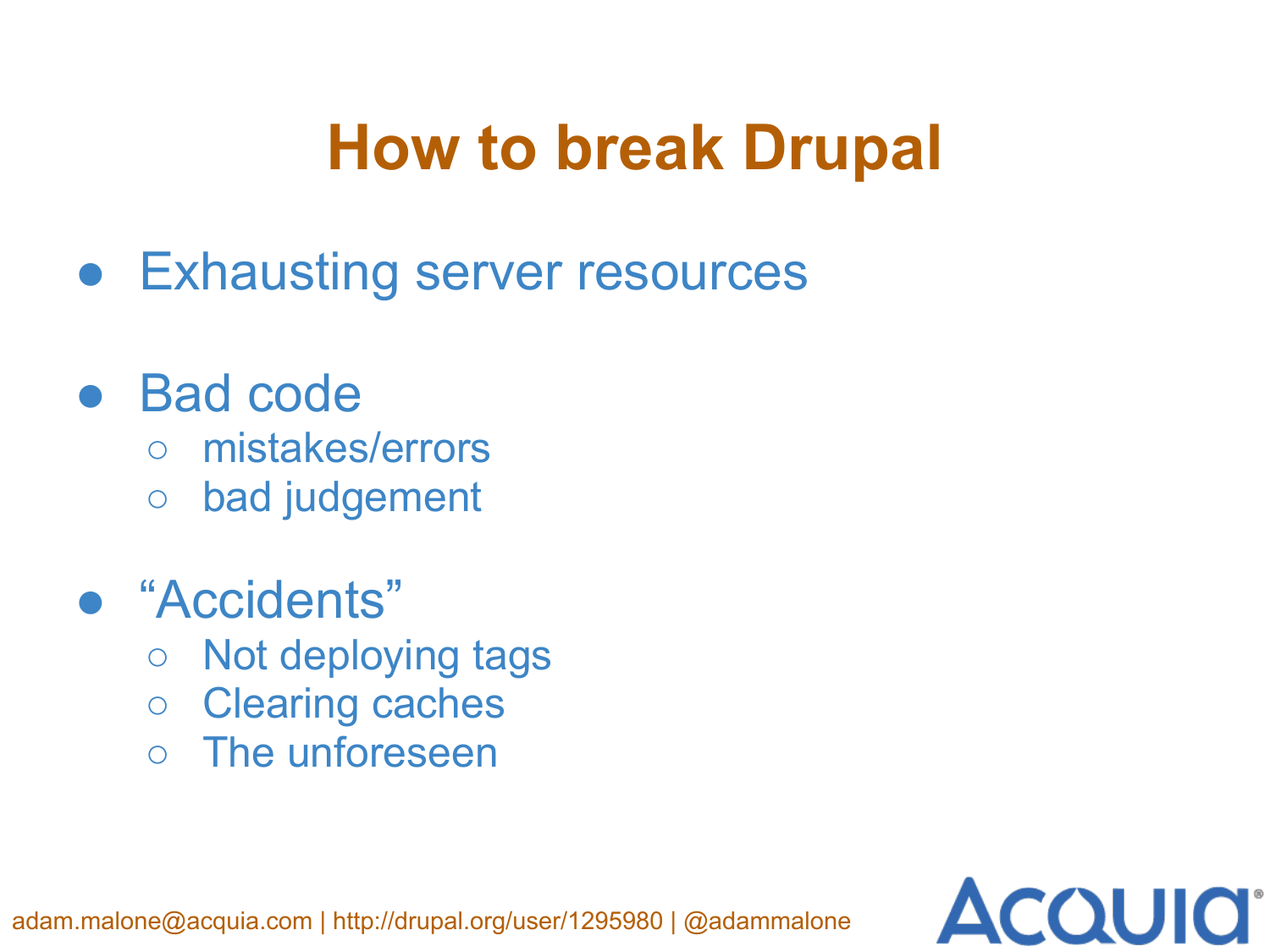

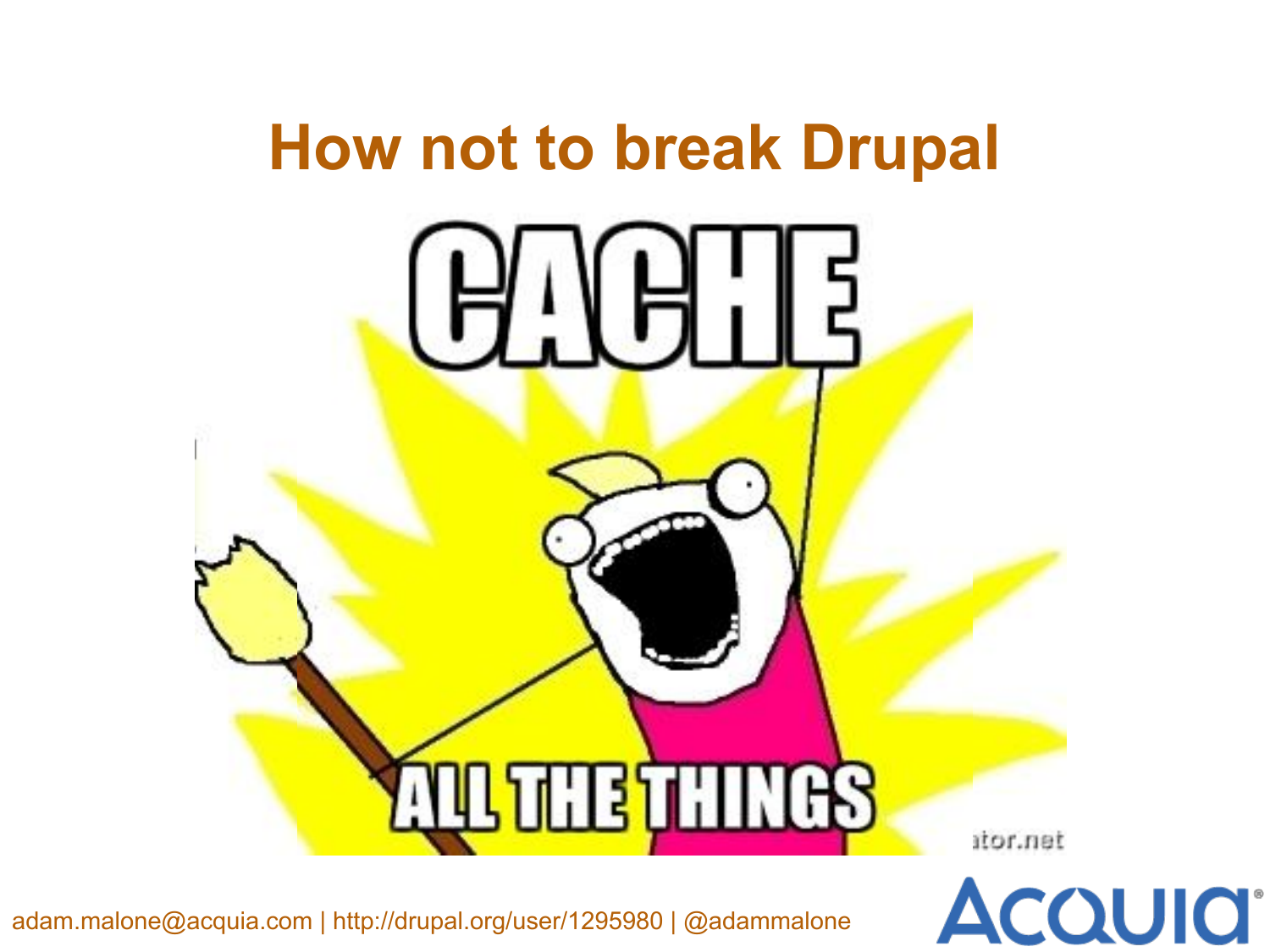#### **Questions**

**ACQUICI** 



http://adammalone.net